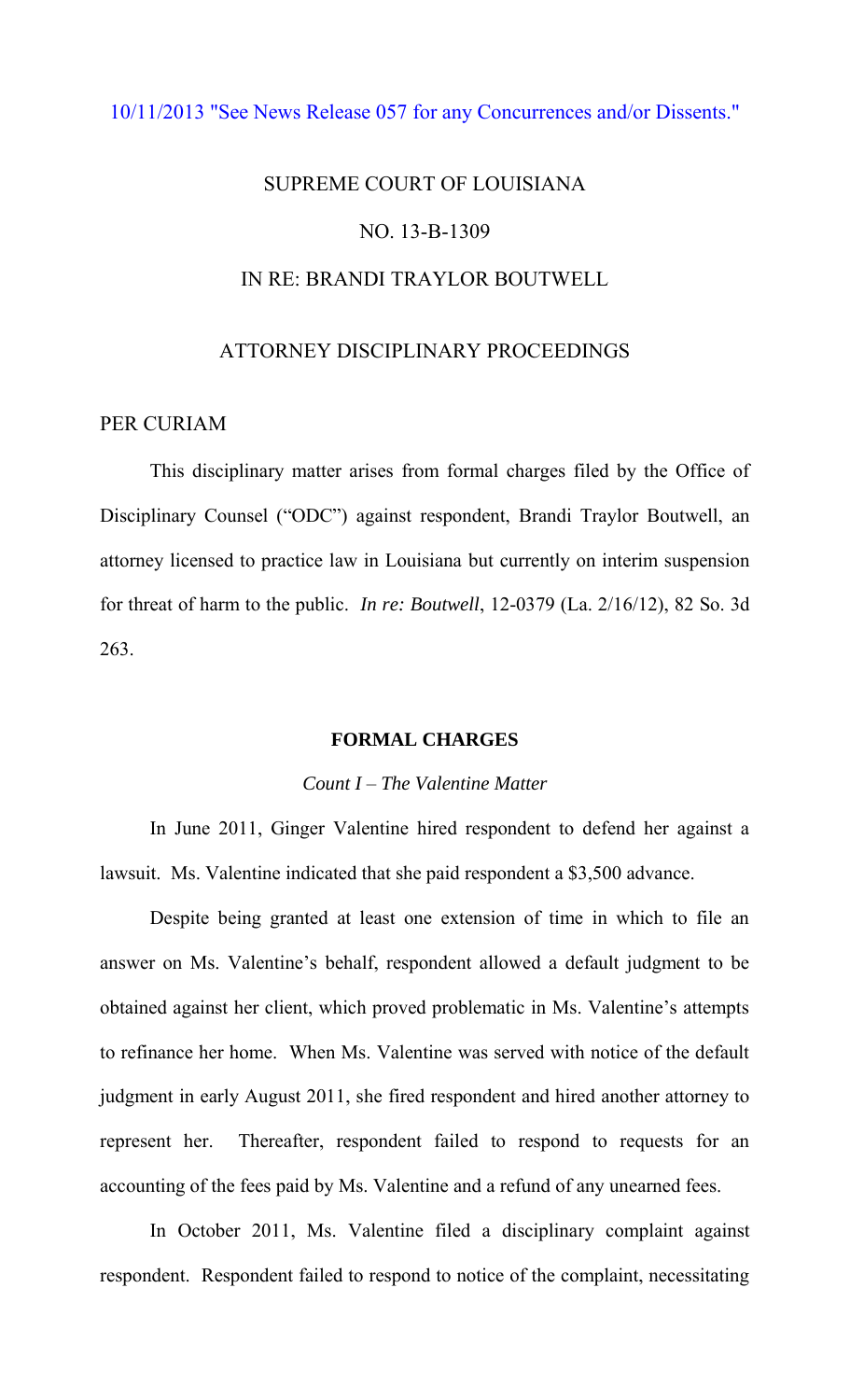the issuance of a subpoena to obtain her sworn statement. Despite being personally served with the subpoena, respondent failed to appear or provide any of the requested documents.

 Ms. Valentine's new attorney indicated that, on November 10, 2011, respondent told him she would provide Ms. Valentine with a refund that week. He further indicated that, had respondent kept the funds in her trust account, as she should have, she should have been able to issue a refund check. However, as of the date of the filing of the formal charges against respondent, she still had not provided the refund.

 The ODC alleged respondent's conduct violated the following provisions of the Rules of Professional Conduct: Rules 1.3 (failure to act with reasonable diligence and promptness in representing a client), 1.15 (safekeeping property of clients or third parties), 8.1(c) (failure to cooperate with the ODC in its investigation), and  $8.4<sup>1</sup>$ 

## *Count II – The Merritt Matter*

 In July 2011, Tina and Farris Merritt hired respondent to represent them in a child custody matter. The Merritts paid respondent \$5,200 to file a request for an emergency hearing. However, according to the Merritts, nothing was ever filed, and respondent's telephone was disconnected. Via a November 1, 2011 letter, the Merritts fired respondent and requested a refund.

 In December 2011, the Merritts filed a disciplinary complaint against respondent. Respondent failed to respond to notices of the complaint. As of February 2012, the Merritts had received no refund and no communication from respondent.

 $\overline{a}$ 

<sup>&</sup>lt;sup>1</sup> The formal charges did not specify which subsection of Rule 8.4 was applicable to respondent's alleged misconduct.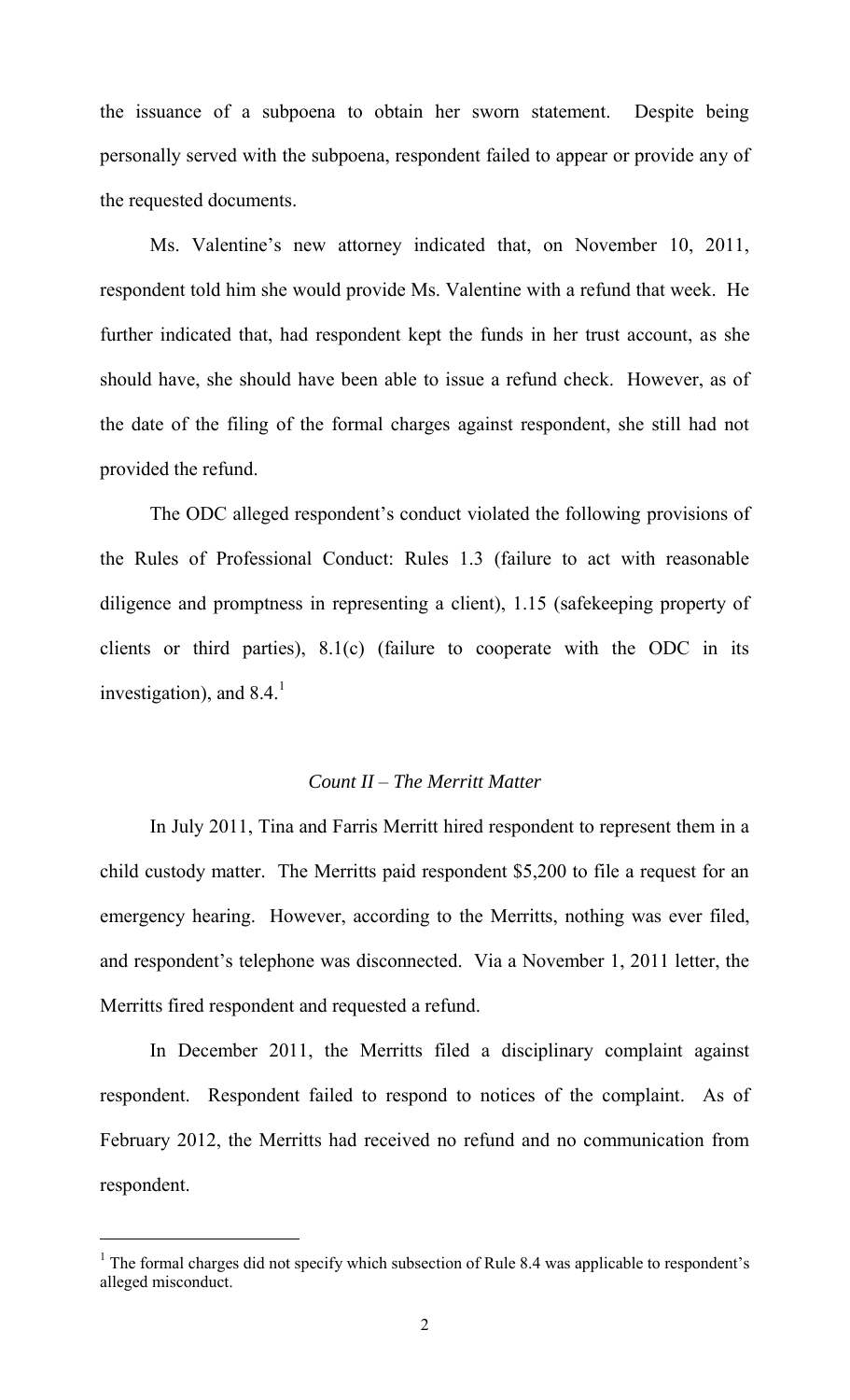The ODC alleged respondent's conduct violated the following provisions of the Rules of Professional Conduct: Rules 1.3, 1.4 (failure to communicate with a client), 1.15, 8.1(c), and 8.4.

#### *Count III – The Trust Account Overdraft Matter*

 The ODC received notices of overdrafts in respondent's client trust account on September 14, 2011, September 29, 2011, and October 6, 2011. The ODC's screening counsel requested that respondent address the issue, but she failed to respond. Accordingly, in December 2011, the ODC opened a formal investigation. The ODC sent respondent notice of the formal investigation on December 13, 2011. However, the ODC never received confirmation that respondent received the notice.

 Nevertheless, the evidence received by the ODC indicated that respondent's trust account was, in fact, overdrawn on the above dates. The overdraft notices specified that the checks were returned, indicating that client funds were probably compromised.

 The ODC alleged respondent's conduct violated the following provisions of the Rules of Professional Conduct: Rules 1.15 and 8.1(c).

## *Count IV – The Beard Matter*

 In April 2011, Jason Beard hired respondent to represent him in a child custody matter. Mr. Beard indicated that he paid \$1,900 toward a \$3,000 fee. Respondent notified opposing counsel of her representation of Mr. Beard but, thereafter, informed Mr. Beard his case would be stronger in six months to a year.

 At that point, respondent indicated the fee would now be \$3,500. A disagreement over the final fee arose, and Mr. Beard requested a refund of the \$1,900 paid. Respondent refused, claiming the funds had already been used.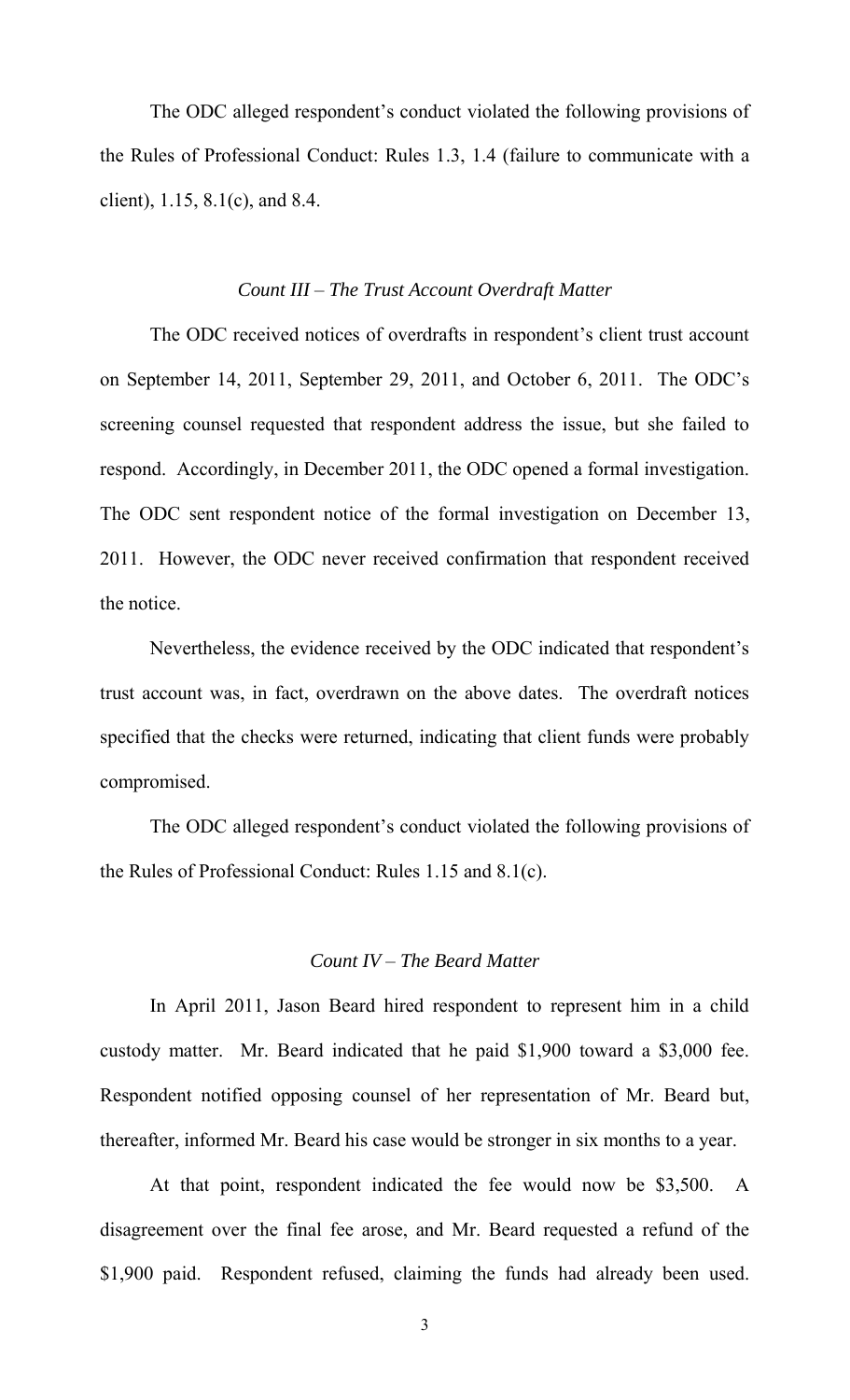Nevertheless, she failed to provide Mr. Beard with an accounting or itemized statement.

 In August 2011, Mr. Beard filed a disciplinary complaint against respondent. Respondent failed to respond to notices of the complaint.

 The ODC alleged respondent's conduct violated the following provisions of the Rules of Professional Conduct: Rules 1.15, 8.1(c), and 8.4.

# *Count V – The Slater Matter*

 In November 2010, George Slater hired respondent to handle his divorce, paying her a total of \$2,250. In September 2011, Mr. Slater filed a disciplinary complaint against respondent, requesting that she refund the \$2,250 because she failed to perform the services for which she was paid. Respondent failed to respond to notice of the complaint. The ODC's investigation revealed that, as of February 2012, no pleadings had been filed on Mr. Slater's behalf.

 The ODC alleged respondent's conduct violated the following provisions of the Rules of Professional Conduct: Rules 1.3, 1.4, 1.15, 8.1(c), and 8.4.

# *Count VI – The McDonald/Stewart Matter*

 In June 2011, Robby McDonald hired respondent to handle a collection matter. Mr. McDonald paid respondent a total of \$3,300, but she never filed a lawsuit on his behalf. Furthermore, Mr. McDonald's attempts to contact respondent were unsuccessful as it appears that her office is now closed and her telephone disconnected.

 Eventually, Mr. McDonald hired attorney Arthur Stewart to assist him in the matter. Mr. Stewart attempted to obtain Mr. McDonald's file from respondent, but he indicated his attempts were unsuccessful despite respondent's assurances that she would provide the file. Additionally, requests for a refund of the fee paid to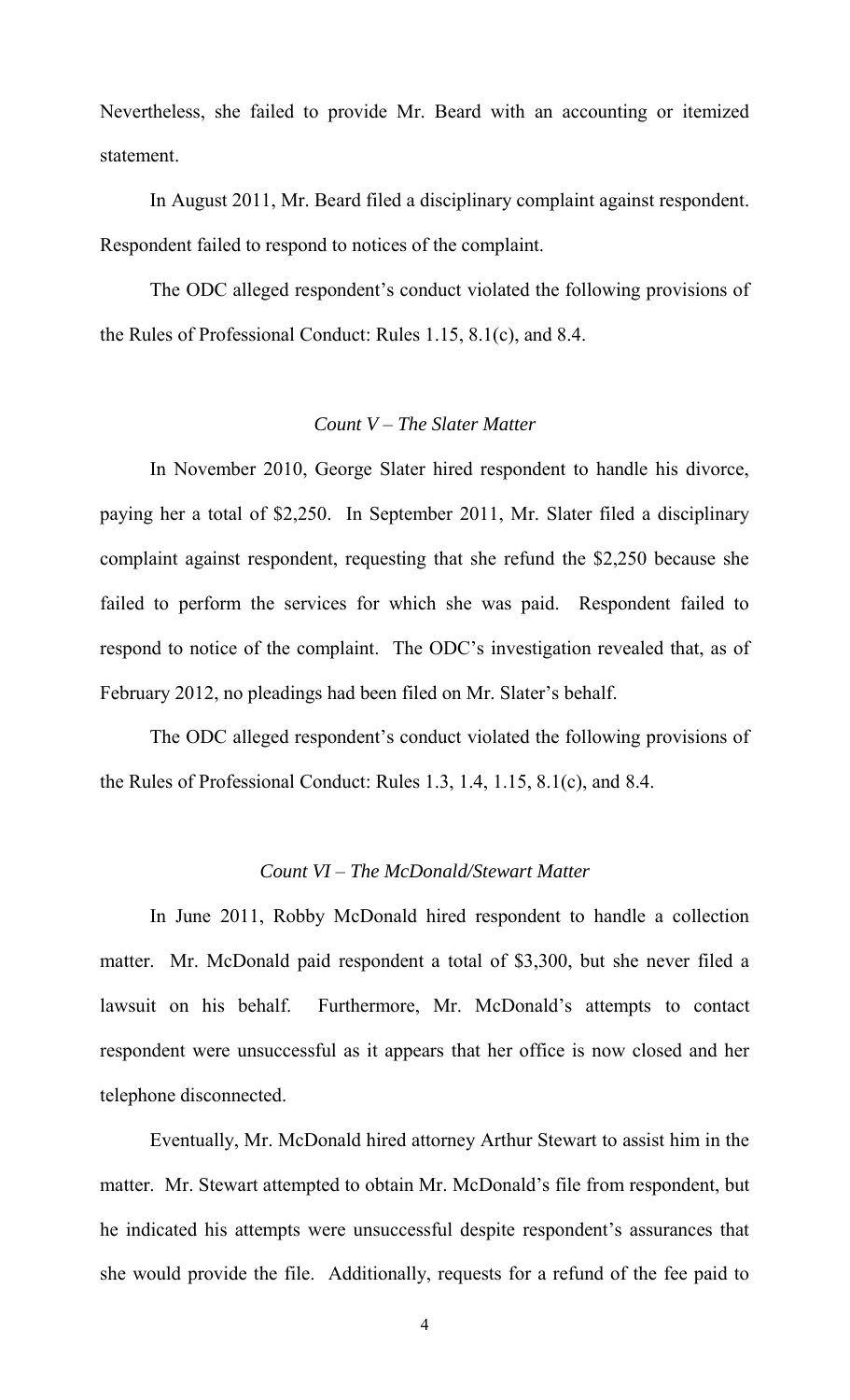respondent have been fruitless. Mr. Stewart's secretary, who formerly worked as respondent's secretary, indicated that she has personal knowledge of respondent's failure to communicate with clients, neglect of legal matters, and operating her law practice without a trust account.

 In January 2012, the ODC received disciplinary complaints against respondent from both Mr. McDonald and Mr. Stewart. Notices of the complaints were sent to respondent at numerous addresses. However, the ODC had not received delivery confirmation notices by the date of the filing of the formal charges.

 The ODC alleged respondent's conduct violated the following provisions of the Rules of Professional Conduct: Rules 1.3, 1.4, 1.15, and 8.4.

# *Count VII – The Jarvis Matter*

 In June 2011, Angela Jarvis hired respondent to handle her divorce and custody matter. She paid respondent a total of \$5,950. Respondent met with Ms. Jarvis three times and appeared at a hearing officer conference. However, respondent never filed any pleadings on Ms. Jarvis' behalf or took any depositions. She also failed to provide an accounting of the fees paid, despite Ms. Jarvis' requests. When Ms. Jarvis could not contact respondent, she hired another attorney, who confirmed that no pleadings had been filed on her behalf.

 In March 2012, Ms. Jarvis filed a disciplinary complaint against respondent. Respondent failed to respond to notices of the complaint.

 The ODC alleged respondent's conduct violated the following provisions of the Rules of Professional Conduct: Rules 1.3, 1.4, 1.15, 8.1(c), and 8.4.

5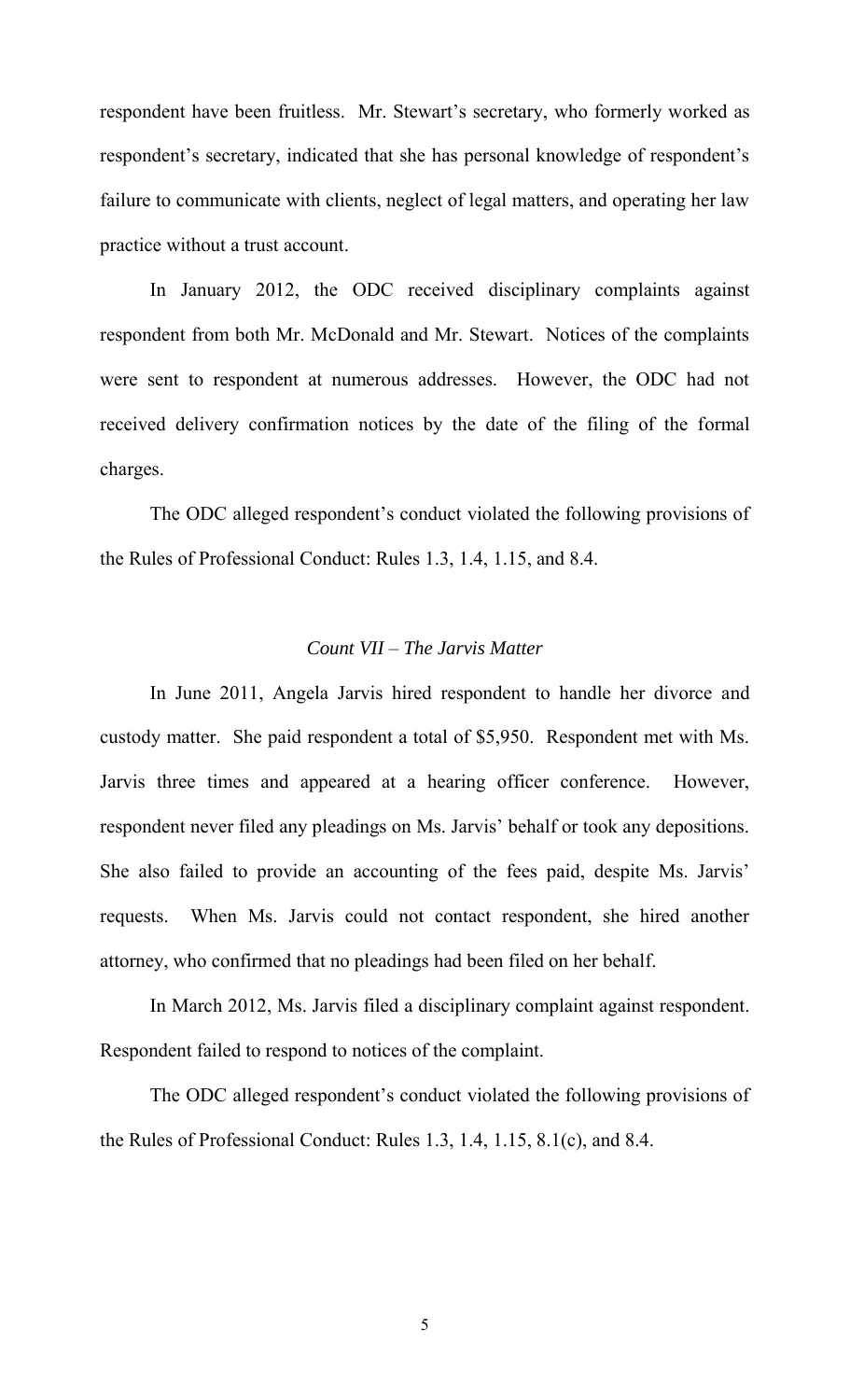## *Count VIII – The Spencer Matter*

 In August 2011, Sean Spencer hired respondent to handle his child custody matter. Mr. Spencer's mother wired \$3,900 to respondent on August 4, 2011. Thereafter, respondent failed to appear at three scheduled court hearings. Mr. Spencer indicated that, during the last hearing in January 2012, the judge called respondent, and respondent apparently informed the judge she was closing her law practice and would not be representing Mr. Spencer any longer.

 Mr. Spencer further indicated that, despite respondent's promises to refund the fee in full, he has not received a refund and respondent will not accept his telephone calls. Mr. Spencer also claimed that respondent did none of the work for which she was retained.

 In March 2012, Mr. Spencer filed a disciplinary complaint against respondent. Respondent failed to respond to notice of the complaint.

 The ODC alleged respondent's conduct violated the following provisions of the Rules of Professional Conduct: Rules 1.3, 1.4, 1.15, 8.1(c), and 8.4.

#### *Count IX – The Williams Matter*

 In August 2011, Ginney Williams hired respondent to represent her in a domestic matter. Ms. Williams paid respondent a total of \$8,500. Respondent failed to forward the required documents to opposing counsel. Whenever Ms. Williams asked respondent about the documents, respondent assured her that she was working on the matter. At one point, Ms. Williams was unable to contact respondent for more than a month.

 In January 2012, respondent finally replied to Ms. Williams, claiming that her former employee had stolen the money Ms. Williams had paid her, which was the reason for the delay. However, on January 13, 2012, respondent met Ms. Williams at the courthouse and informed her that she had actually loaned the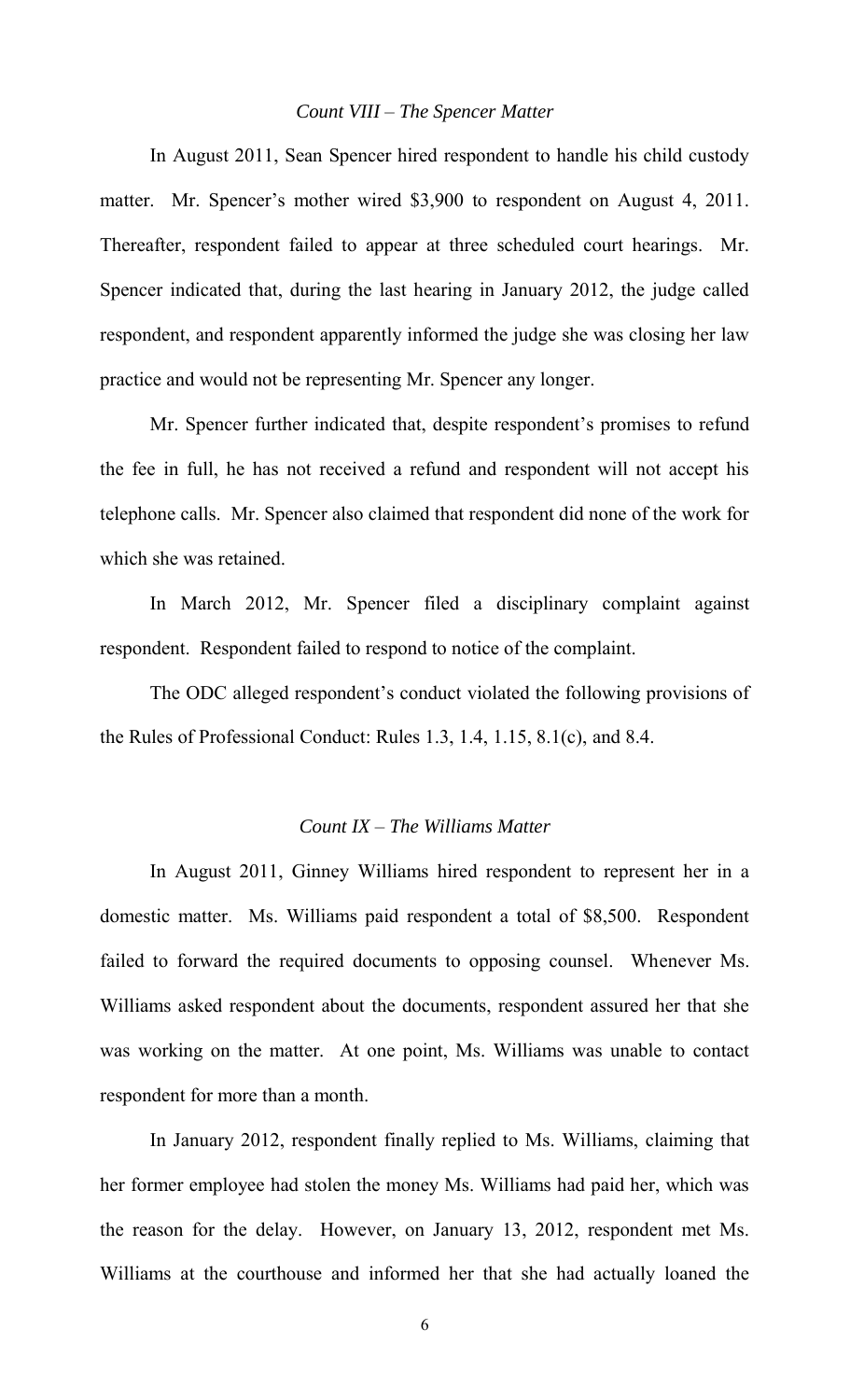money to a relative, who did not pay her back. Respondent stated that she was embarrassed by this, which was the reason for avoiding Ms. Williams' calls and texts.

 Via a certified letter dated February 8, 2012, Ms. Williams terminated respondent's services and requested an accounting and refund of any unearned fees. According to Ms. Williams, respondent never replied to this request.

 In March 2012, Ms. Williams filed a disciplinary complaint against respondent. Respondent failed to respond to notice of complaint.

 The ODC alleged respondent's conduct violated the following provisions of the Rules of Professional Conduct: Rules 1.3, 1.4, 1.15, 8.1(c), and 8.4.

## *Count X – The Curtin Matter*

 In May 2011, Richard Curtin hired respondent to represent his granddaughter in a child custody matter. Mr. Curtin paid respondent \$3,200 to handle the matter, but the party seeking custody did not take any action to move the matter forward. Nevertheless, respondent did not refund the fee Mr. Curtin paid, despite receiving several requests for a refund. She also missed an appointment in October 2011.

 In April 2012, Mr. Curtin filed a disciplinary complaint against respondent. Respondent failed to respond to notice of the complaint.

 The ODC alleged respondent's conduct violated the following provisions of the Rules of Professional Conduct: Rules 1.15, 8.1(c), and 8.4.

# *Count XI – The Hearne Matter*

 On February 13, 2012, Aaron and Jessica Hearne hired respondent to represent them in two separate child custody matters. They paid respondent \$5,000 and readied the requested paperwork by February 23, 2012. By that time,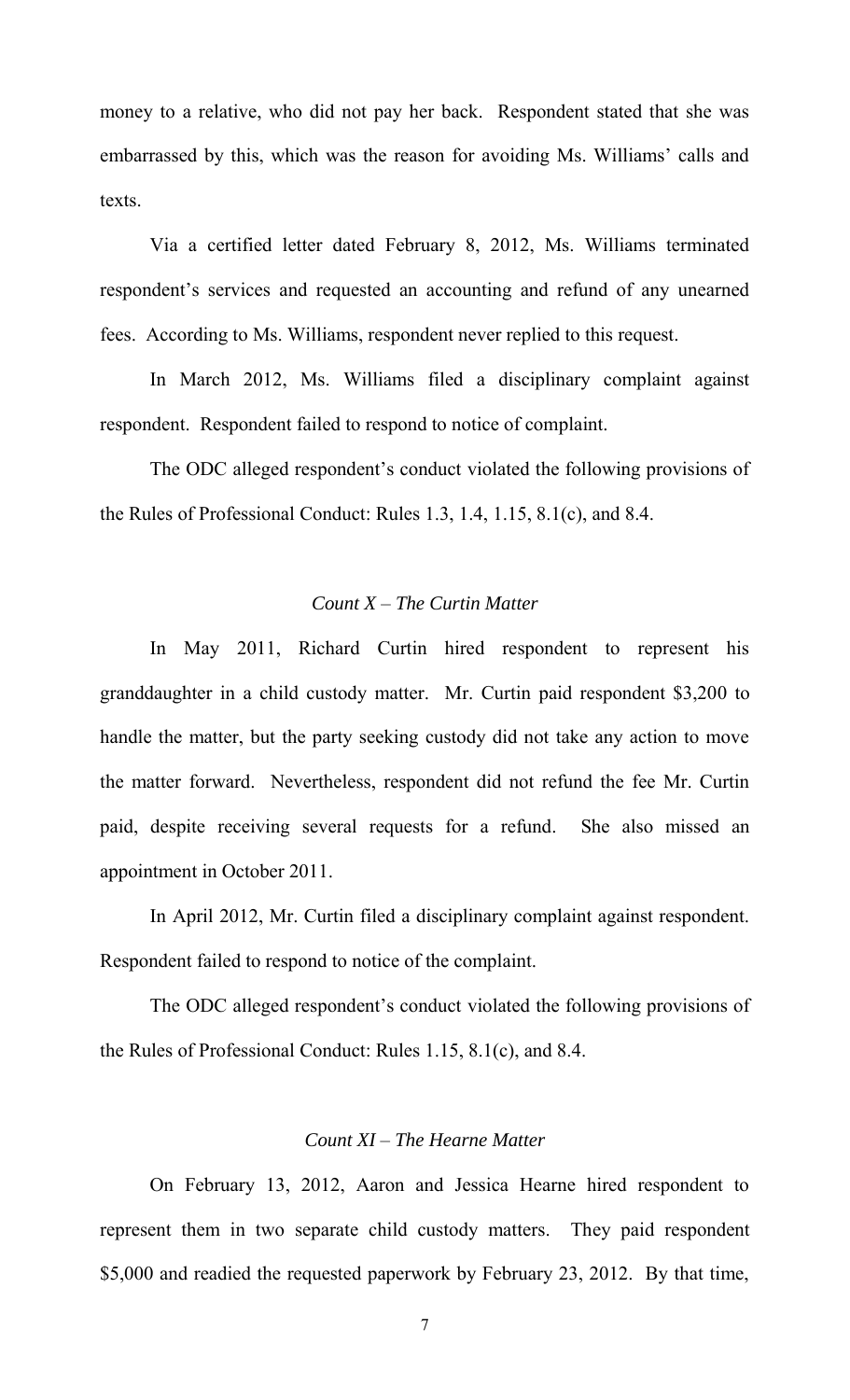respondent had been placed on interim suspension from the practice of law, but she never advised the Hearnes of her status.

 The Hearnes indicated that they attempted to meet with respondent but were given various excuses as to why they could not. However, on March 7, 2012, respondent contacted Ms. Hearne and advised that she had moved to Texas and would now be able to work on their custody matters. Respondent promised to have the petitions ready for review within two weeks. However, two weeks later, respondent indicated that an emergency had arisen in another case but that she would work on the Hearnes' matters by March 29, 2012.

 Ms. Hearne never received any further correspondence from respondent. In fact, respondent's telephone number was no longer in service. Thereafter, Ms. Hearne learned of respondent's interim suspension, but she stressed that respondent never told them about same.

 In April 2012, the Hearnes filed a disciplinary complaint against respondent. Respondent failed to respond to notice of the complaint.

 The ODC alleged respondent's conduct violated the following provisions of the Rules of Professional Conduct: Rules 1.3, 1.4, 1.15, 5.5 (engaging in the unauthorized practice of law), 8.1(c), and 8.4. The ODC further alleged that respondent violated Supreme Court Rule XIX, § 26, which requires an attorney placed on interim suspension to provide notice to all clients.

#### **DISCIPLINARY PROCEEDINGS**

 In June 2010, the ODC filed formal charges against respondent. Respondent failed to answer the formal charges. Accordingly, the factual allegations contained therein were deemed admitted and proven by clear and convincing evidence pursuant to Supreme Court Rule XIX, § 11(E)(3). No formal hearing was held, but the parties were given an opportunity to file with the hearing committee written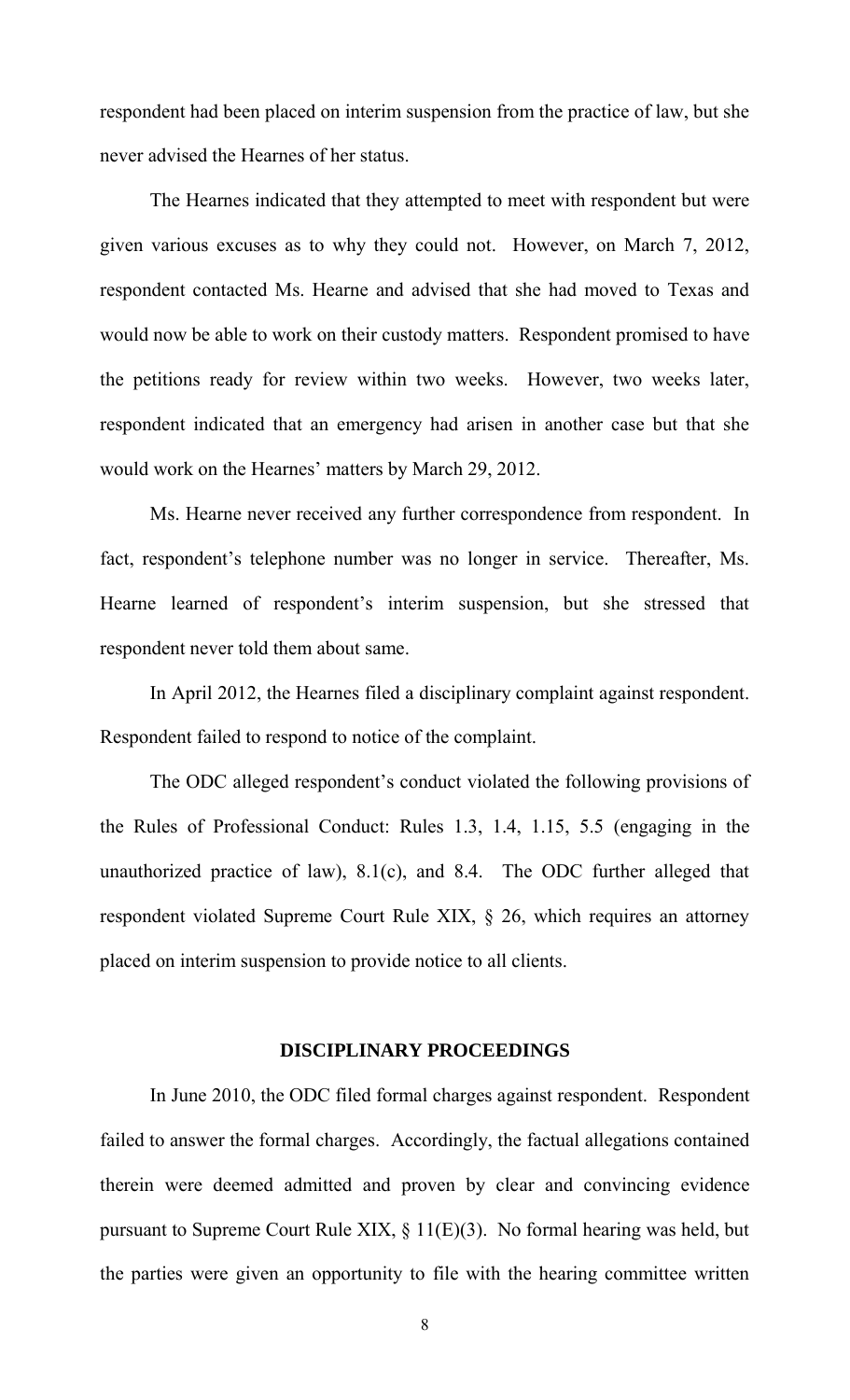arguments and documentary evidence on the issue of sanctions. Respondent filed nothing for the hearing committee's consideration.

## *Hearing Committee Report*

 Noting that the factual allegations of the formal charges were deemed admitted, and considering the ODC's deemed admitted submission, the hearing committee determined the facts support a finding that respondent violated the Rules of Professional Conduct as charged. The committee further stated:

> The nature of the multiple charges and findings of fact, together with the pattern of respondent in abusing trust/financial accounts with which she was entrusted, indicates that Respondent has serious and continuing flaws in judgment and character. In the opinion of the Committee, if the Respondent is allowed to continue the practice of law, and to exercise the responsibilities of an attorney, absent further change in attitude, professional practices, and ethics, she will continue to present a danger to her clients, to the public, [to] the legal system, and to the legal profession.

 In light of the above findings, the committee recommended that respondent be disbarred.

 The ODC filed an objection to the hearing committee's report and recommendation, arguing that permanent disbarment is a more appropriate sanction in this case.

## *Disciplinary Board Recommendation*

 After review, the disciplinary board determined that the hearing committee's factual findings are not manifestly erroneous. Additionally, the board determined that the committee correctly applied the Rules of Professional Conduct. As such, the board adopted the committee's factual findings and legal conclusions. In considering each alleged rule violation, the board found the following:

9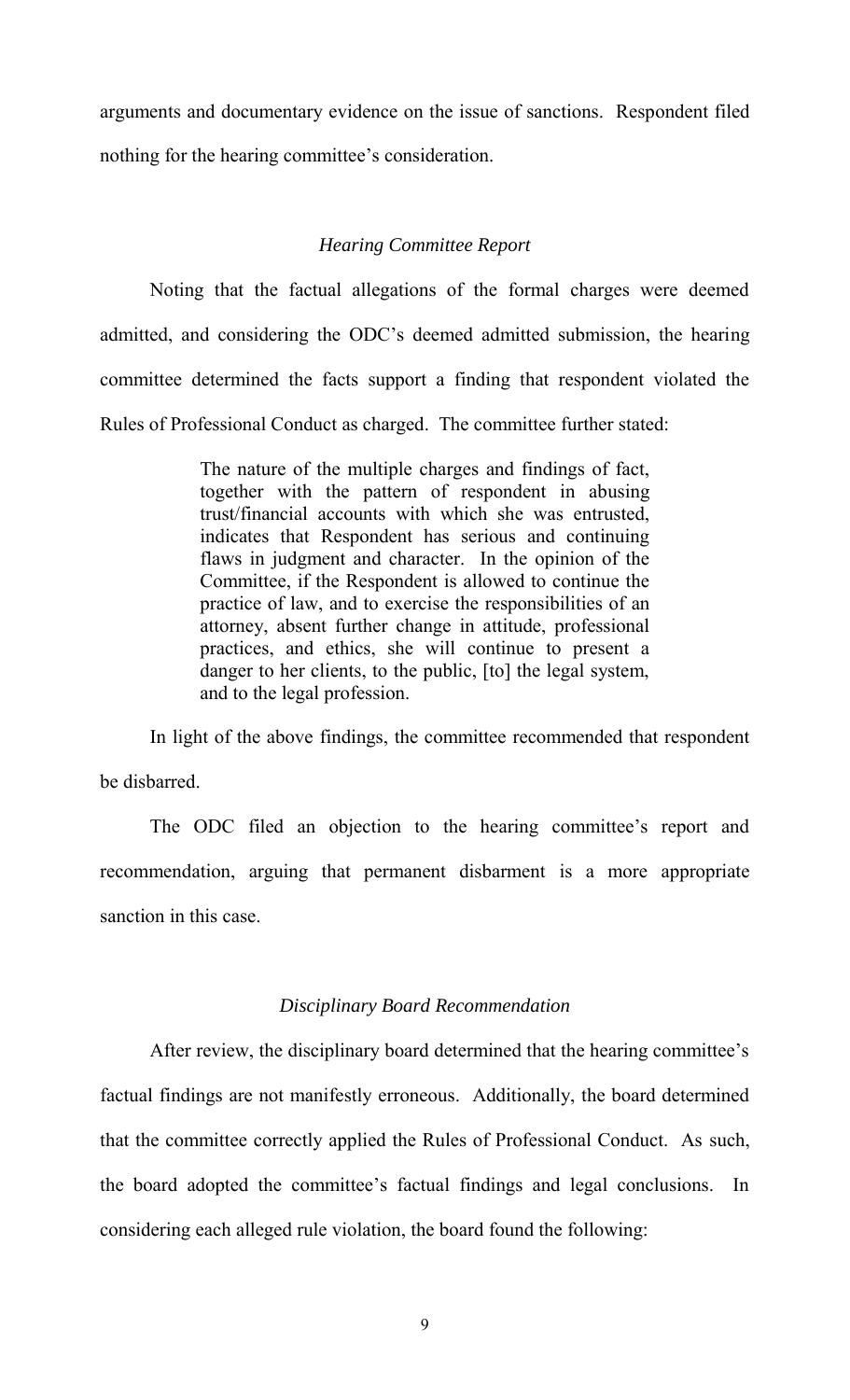Rule 1.3 – In the Valentine matter, respondent allowed a default judgment to be entered against her client. In the Merritt matter, respondent failed to file a request for an emergency hearing concerning the custody of a minor. In the Slater matter, respondent failed to perform any work on the divorce and never filed any pleadings. In the McDonald/Stewart matter, respondent failed to perform any work after several months of representation. In the Jarvis matter, respondent failed to take any depositions or file any motions or pleadings, which necessitated the hiring of a new attorney who discovered her failures. In the Spencer matter, respondent did not perform any work and failed to appear at three scheduled court hearings; when the judge contacted her, respondent indicated she would no longer be representing Mr. Spencer or practicing law. In the Williams matter, respondent failed to forward documents to opposing counsel so they could be finalized and filed with the court. In the Curtin matter, respondent missed an appointment concerning her client's custody case. And in the Hearne matter, respondent accepted her clients' funds without any intention of performing the work she was hired to do.

<u>Rule  $1.4$ </u> – In the Merritt matter, respondent's telephone was disconnected mid-representation. In the McDonald/Stewart matter, respondent failed to provide her former client's file to his new attorney despite multiple requests and her assurances that she would do so. Additionally, her client was unable to contact her as her office appeared to be closed and her telephone disconnected. In the Spencer matter, respondent refused to answer Mr. Spencer's telephone calls. In the Williams matter, respondent indicated that she was working on the matter but then refused to communicate for more than a month. And in the Hearne matter, respondent provided various excuses as to why she could not meet with her clients as requested. Additionally, she inadequately communicated with the Hearnes until she ceased communication altogether.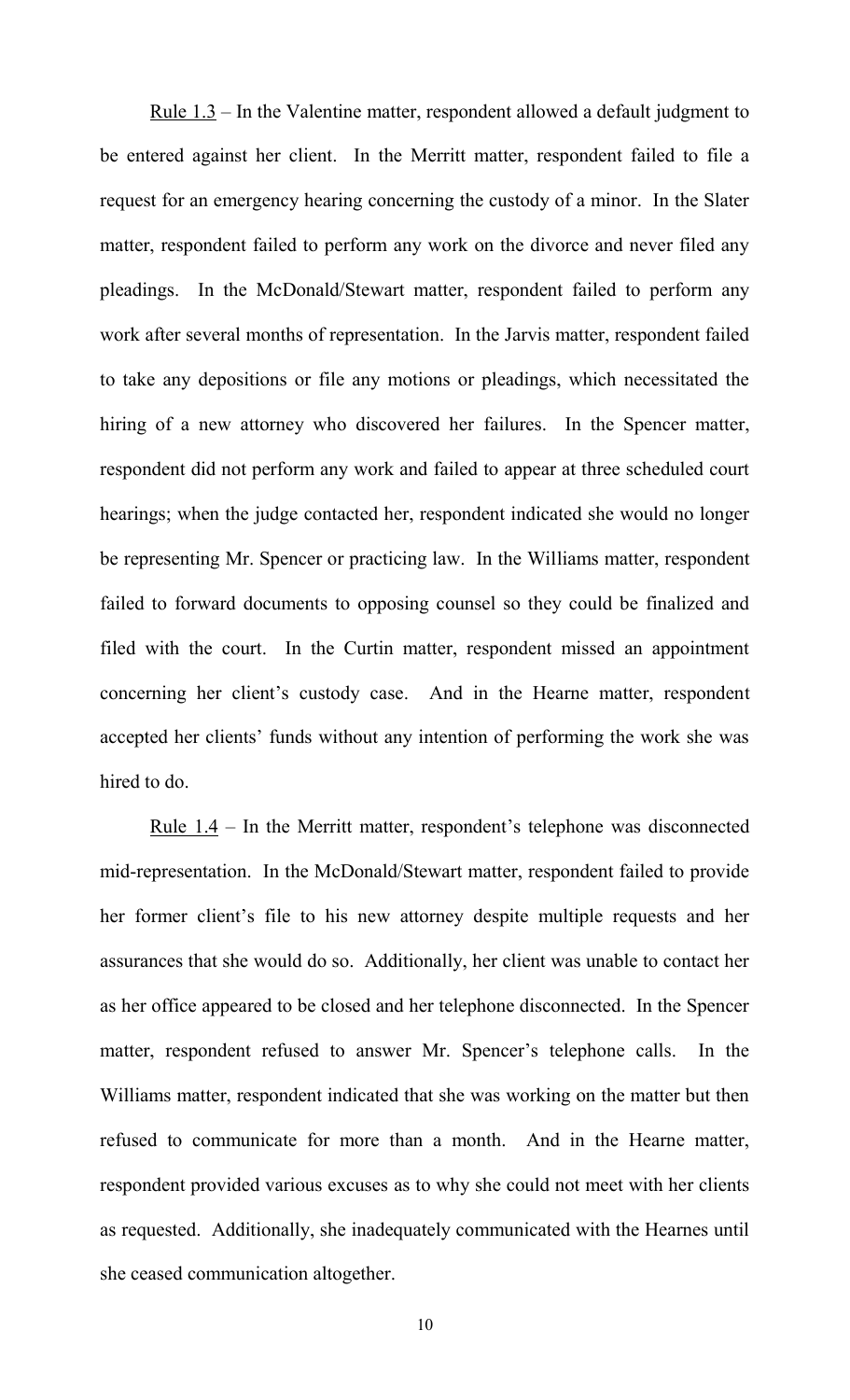<u>Rule 1.15</u> – In the Valentine matter, respondent failed to provide an accounting and refund unearned fees. In the Merritt matter, respondent failed to refund the unearned fee, despite the client's request. Additionally, the ODC received three client trust account overdraft notifications from respondent's bank. In the Beard matter, a fee dispute developed; the client requested a refund, but respondent claimed the funds had been used. Nevertheless, respondent failed to provide an accounting. In the Slater and Curtin matters, respondent failed to refund the unearned fee. In the McDonald/Stewart matter, respondent failed to refund the unearned fee, and the funds were not placed into a client trust account. Finally, in the Jarvis, Spencer, and Williams matters, respondent converted client funds to her own use and failed to provide an accounting.

<u>Rule  $5.5$ </u> – In the Hearne matter, respondent failed to inform her clients of her interim suspension, and she held herself out as an attorney authorized to practice law after being placed on interim suspension.

Rule  $8.1(c)$  – Despite being notified of the disciplinary complaints via certified mail in all matters except the McDonald/Stewart matter, respondent failed to respond to the notices.

 Rule 8.4 – Respondent violated Rule 8.4(a) (violation of the Rules of Professional Conduct) by engaging in the misconduct addressed above. Rule 8.4(c) states that it is professional misconduct to "engage in conduct involving dishonesty, fraud, deceit, or misrepresentation." Respondent's conversion of client funds in the Valentine, Beard, Slater, Jarvis, and Spencer matters constitutes a violation of Rule 8.4(c). In the McDonald/Stewart matter, it appears that respondent accepted fees without placing them into her client trust account, rendering them susceptible to commingling and conversion. In the Williams matter, respondent claimed her employee had stolen the money provided for representation, which caused a delay in the proceeding. However, respondent later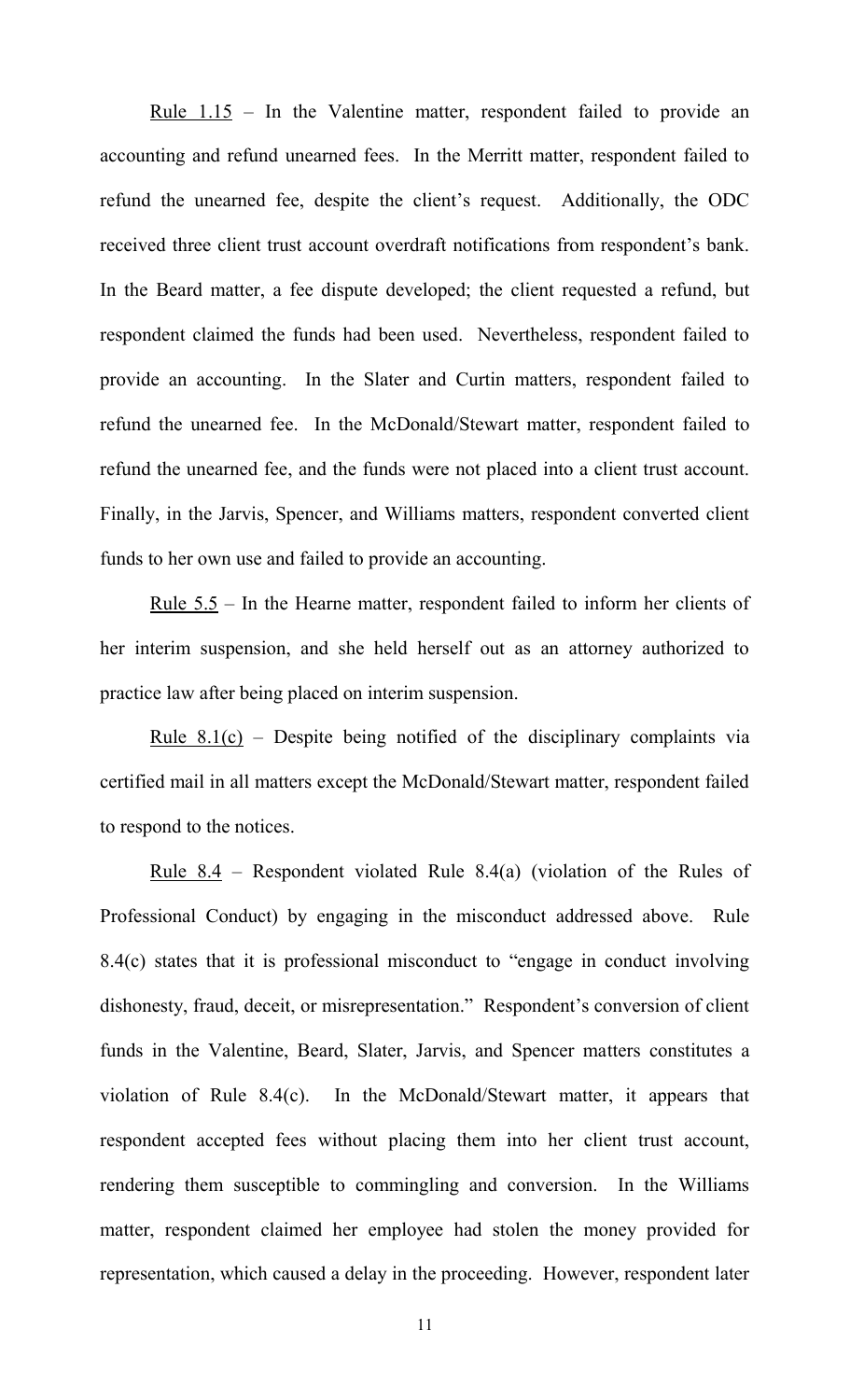admitted that she loaned the money to a relative who did not repay the loan. Finally, in the Curtin matter, respondent refused to return the unearned fee.

 Based on these findings, the board determined that respondent knowingly and intentionally violated duties owed to her clients, the public, and the legal profession. Her conduct caused serious injury to multiple clients. After considering the ABA's *Standards for Imposing Lawyer Sanctions*, the board determined that disbarment is the baseline sanction. In further support of disbarment as the baseline sanction, the board stated:

> In accepting fees from her clients and failing to provide services, Respondent has intentionally converted funds from numerous sources causing injury to multiple clients. By abandoning her law practice, she has caused serious injury to her clients. She has knowingly failed to perform services for her clients and has engaged in a clear pattern of neglect with respect to client matters. [Furthermore,] Respondent continued to operate as an attorney although she was placed on interim suspension from the practice of law on February 16, 2012.

 The sole mitigating factor found by the board was the absence of a prior disciplinary record. In aggravation, the board found the following: a dishonest or selfish motive, a pattern of misconduct, multiple offenses, bad faith obstruction of the disciplinary proceeding by intentionally failing to comply with the rules or orders of the disciplinary agency, refusal to acknowledge the wrongful nature of the conduct, vulnerability of the victim, and indifference to making restitution.

 Considering respondent's misconduct in light of the permanent disbarment guidelines and the prior jurisprudence of this court, the board recommended that she be permanently disbarred. The board also recommended that respondent be ordered to make restitution to her victims.

 Neither respondent nor the ODC filed an objection to the disciplinary board's recommendation.

12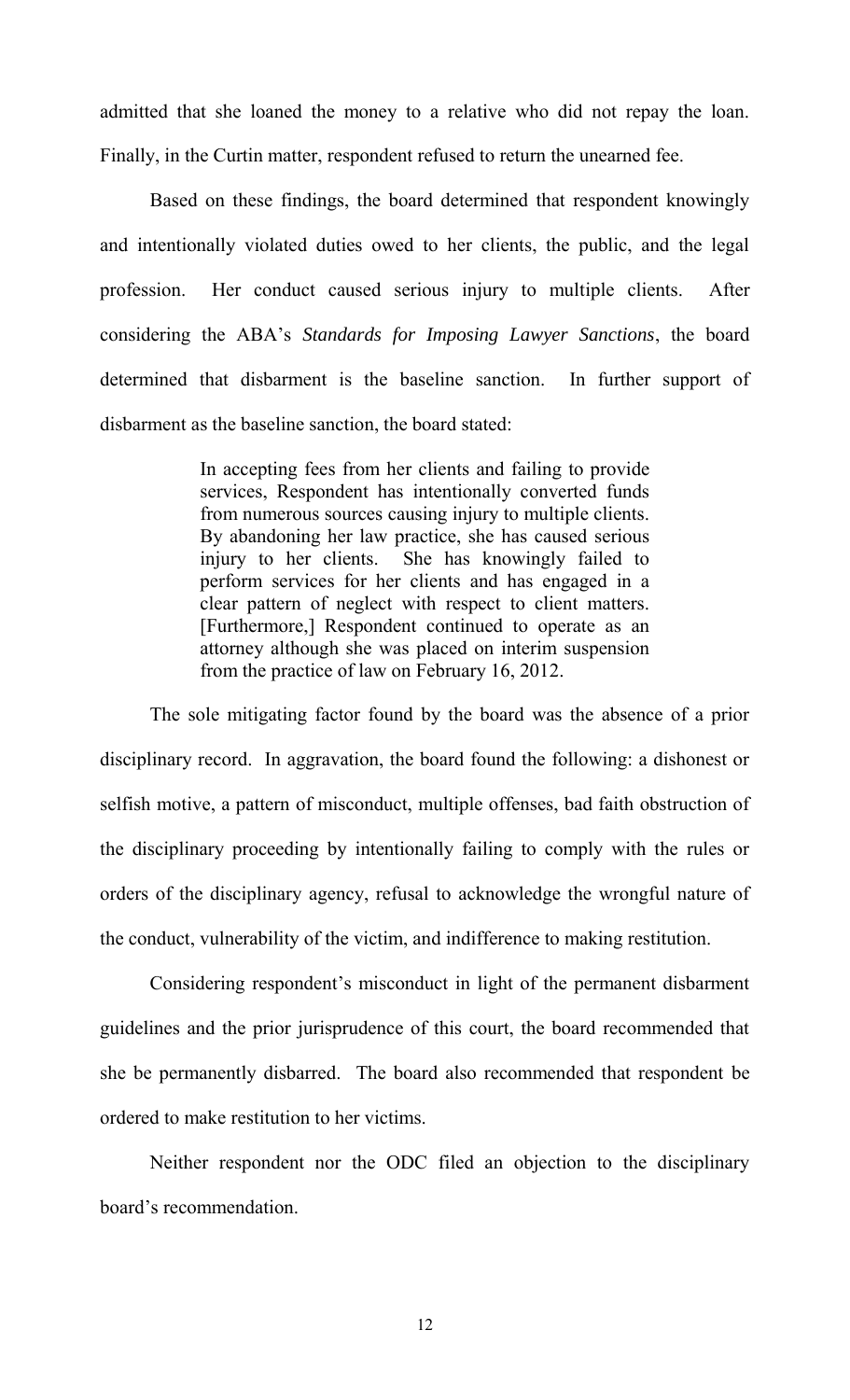#### **DISCUSSION**

Bar disciplinary matters fall within the original jurisdiction of this court. La. Const. art. V,  $\S$  5(B). Consequently, we act as triers of fact and conduct an independent review of the record to determine whether the alleged misconduct has been proven by clear and convincing evidence. *In re: Banks*, 09-1212 (La. 10/2/09), 18 So. 3d 57.

In cases in which the lawyer does not answer the formal charges, the factual allegations of those charges are deemed admitted. Supreme Court Rule XIX, § 11(E)(3). Thus, the ODC bears no additional burden to prove the factual allegations contained in the formal charges after those charges have been deemed admitted. However, the language of  $\S$  11(E)(3) does not encompass legal conclusions that flow from the factual allegations. If the legal conclusion the ODC seeks to prove (i.e., a violation of a specific rule) is not readily apparent from the deemed admitted facts, additional evidence may need to be submitted in order to prove the legal conclusions that flow from the admitted factual allegations. *In re: Donnan*, 01-3058 (La. 1/10/03), 838 So. 2d 715.

 The record in this deemed admitted matter supports a finding that respondent neglected legal matters and failed to communicate with clients, essentially abandoning her law practice. She also failed to provide accountings of fees paid, failed to refund unearned fees, practiced law and held herself out as an attorney after being placed on interim suspension, and failed to cooperate with the ODC in its investigations. Based on these facts, respondent has violated Rules 1.3, 1.4, 1.15, 5.5, 8.1(c), 8.4(a), and 8.4(c) of the Rules of Professional Conduct.

Having found evidence of professional misconduct, we now turn to a determination of the appropriate sanction for respondent's actions. In determining a sanction, we are mindful that disciplinary proceedings are designed to maintain high standards of conduct, protect the public, preserve the integrity of the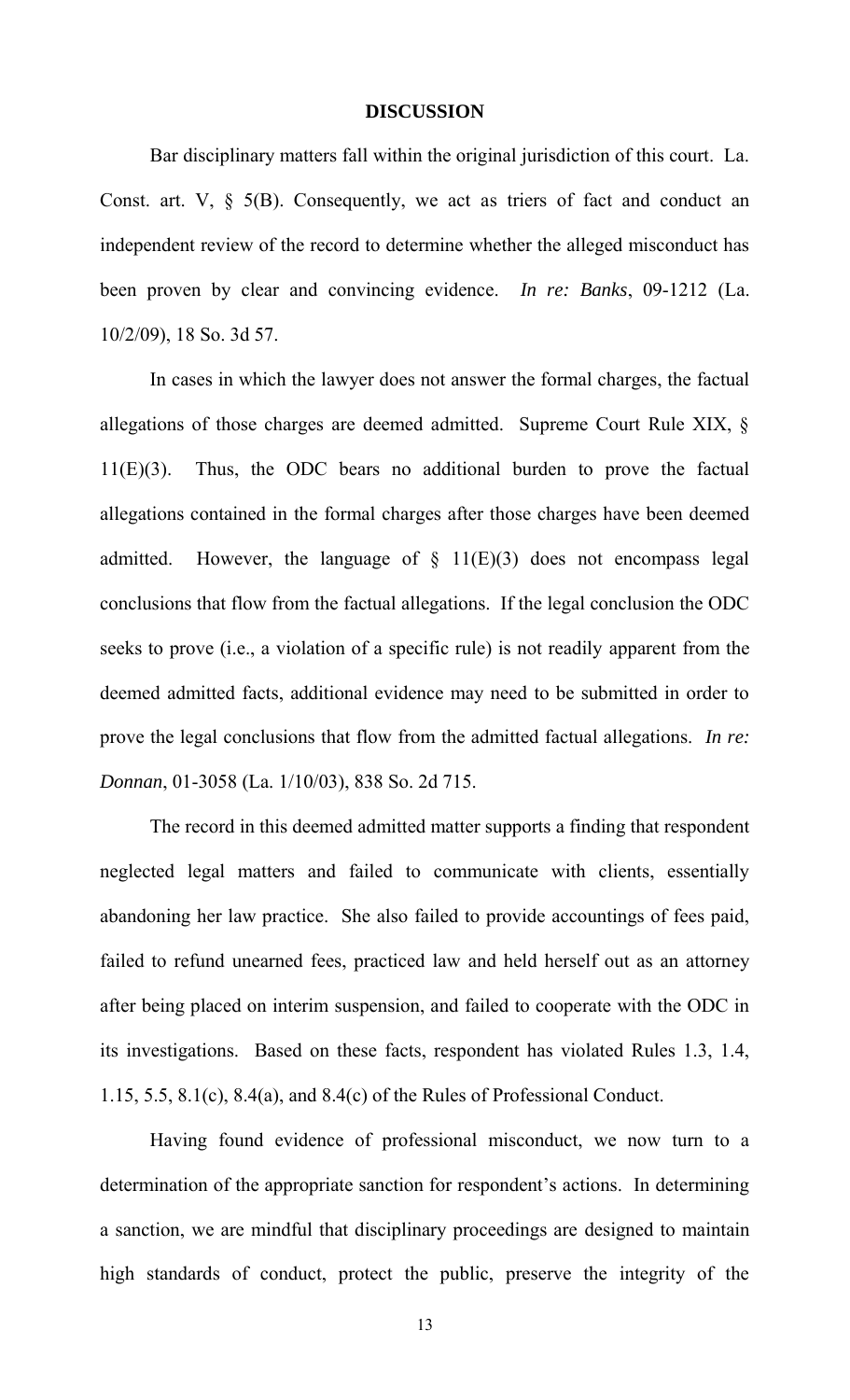profession, and deter future misconduct. *Louisiana State Bar Ass'n v. Reis*, 513 So. 2d 1173 (La. 1987). The discipline to be imposed depends upon the facts of each case and the seriousness of the offenses involved considered in light of any aggravating and mitigating circumstances. *Louisiana State Bar Ass'n v. Whittington*, 459 So. 2d 520 (La. 1984).

 The record further supports a finding that respondent knowingly and intentionally violated duties owed to her clients, the public, the legal system, and the legal profession. Her misconduct caused significant actual harm to several vulnerable victims. The baseline sanction for this type of misconduct is disbarment.

 In its report, the disciplinary board concluded that respondent's offenses are so egregious that she should be permanently prohibited from applying for readmission to the bar. We agree. Respondent failed to refund approximately \$43,000 in unearned fees paid by her clients, effectively converting those funds to her own use. As such, respondent's conduct amounts to repeated or multiple instances of intentional conversion of client funds with substantial harm, as required by Guideline 1 of the permanent disbarment guidelines set forth in Supreme Court Rule XIX, Appendix E. Additionally, respondent practiced law and held herself out as an attorney after being placed on interim suspension, conduct that falls under Guideline 8 of the permanent disbarment guidelines (following notice, engaging in the unauthorized practice of law subsequent to resigning from the Bar Association, or during the period of time in which the lawyer is suspended from the practice of law or disbarred).

 Respondent's conduct demonstrates a disregard for her clients and for her duties as an attorney. In order to protect the public and maintain the high standards of the legal profession in this state, we find respondent should not be allowed the opportunity to return to the practice of law in the future.